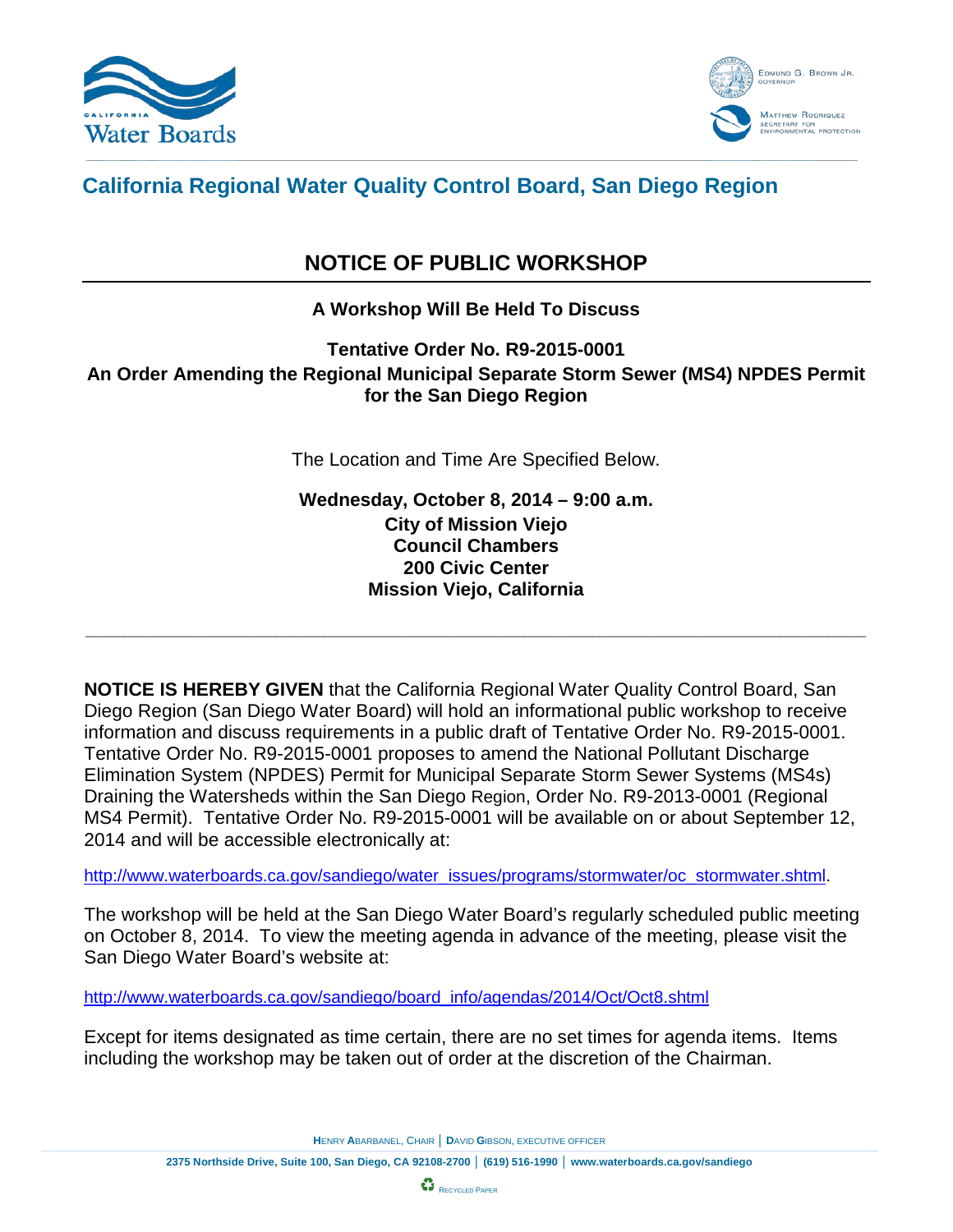### **BACKGROUND INFORMATION**

The San Diego Water Board adopted the Regional MS4 Permit on May 8, 2013 in response to a Report of Waste Discharge (RoWD) application from the municipal Copermittees in San Diego County for reissuance of an MS4 NPDES permit. The Copermittees in San Diego County are currently enrolled under the Regional MS4 Permit. The San Diego Water Board is considering enrollment of Copermittees in Orange County and Riverside County under the Regional MS4 Permit in a phased manner as their current MS4 permits expire and after consideration of their RoWD submittal.

Copermittees in Orange County consisting of the County of Orange, Orange County Flood Control District and the cities of Aliso Viejo, Dana Point, Laguna Beach, Laguna Hills, Laguna Niguel, Laguna Woods, Lake Forest, Mission Viejo, Rancho Santa Margarita, San Clemente, and San Juan Capistrano are currently regulated by MS4 Permit Order No. R9-2009-0002. This MS4 permit will expire on December 16, 2014, and the Orange County Copermittees have jointly submitted a RoWD in application for MS4 NPDES permit reissuance. Tentative Order No. R9-2015-0001 proposes to amend the Regional MS4 Permit in response to the RoWD and enroll the Orange County Copermittees under the Permit as MS4 dischargers responsible for compliance with the terms and the conditions of the Permit. The Tentative Order also proposes to amend the Regional MS4 Permit to address a variety of other issues including 1) Regional Water Board designation to consolidate regulation of MS4 discharges for the Cities of Laguna Hills, Laguna Woods, and Lake Forest, 2) incorporation of the Los Peñasquitos Lagoon Sediment Total Maximum Daily Load (TMDL) requirements, 3) incorporation of interim exemptions for hydromodification management, 4) the extension of a pollutant reduction deadline for MS4 discharges to Areas of Special Biological Significance (ASBS) and 5) implementation of a unified approach for monitoring beach water quality in south Orange County.

### **PROCEDURAL MATTERS**

The October 8, 2014 public workshop will be informal and conducted to provide San Diego Water Board members with information about the Tentative Order and to facilitate discussion. There will be no sworn testimony or cross-examination of participants. San Diego Water Board staff will explain the Regional MS4 Permit amendment process and summarize significant elements of the Tentative Order for the San Diego Water Board and the public. Orange County Copermittees, other Copermittees within the San Diego Region, and any interested persons will also have an opportunity to provide oral comments as set forth below. The San Diego Water Board may provide general feedback to staff on proposed modifications of the Regional MS4 Permit; however, no action or voting will take place at this workshop.

To ensure a productive and efficient public workshop, and to ensure that all attending have an opportunity to participate, oral presentations may be limited at the discretion of the Chair. This item has significant interest to the public and regulated community, and in order to provide enough time for all interested parties to participate, participants with similar comments are requested to make joint presentations. San Diego Water Board staff may, but will not necessarily, respond to comments made at the workshop.